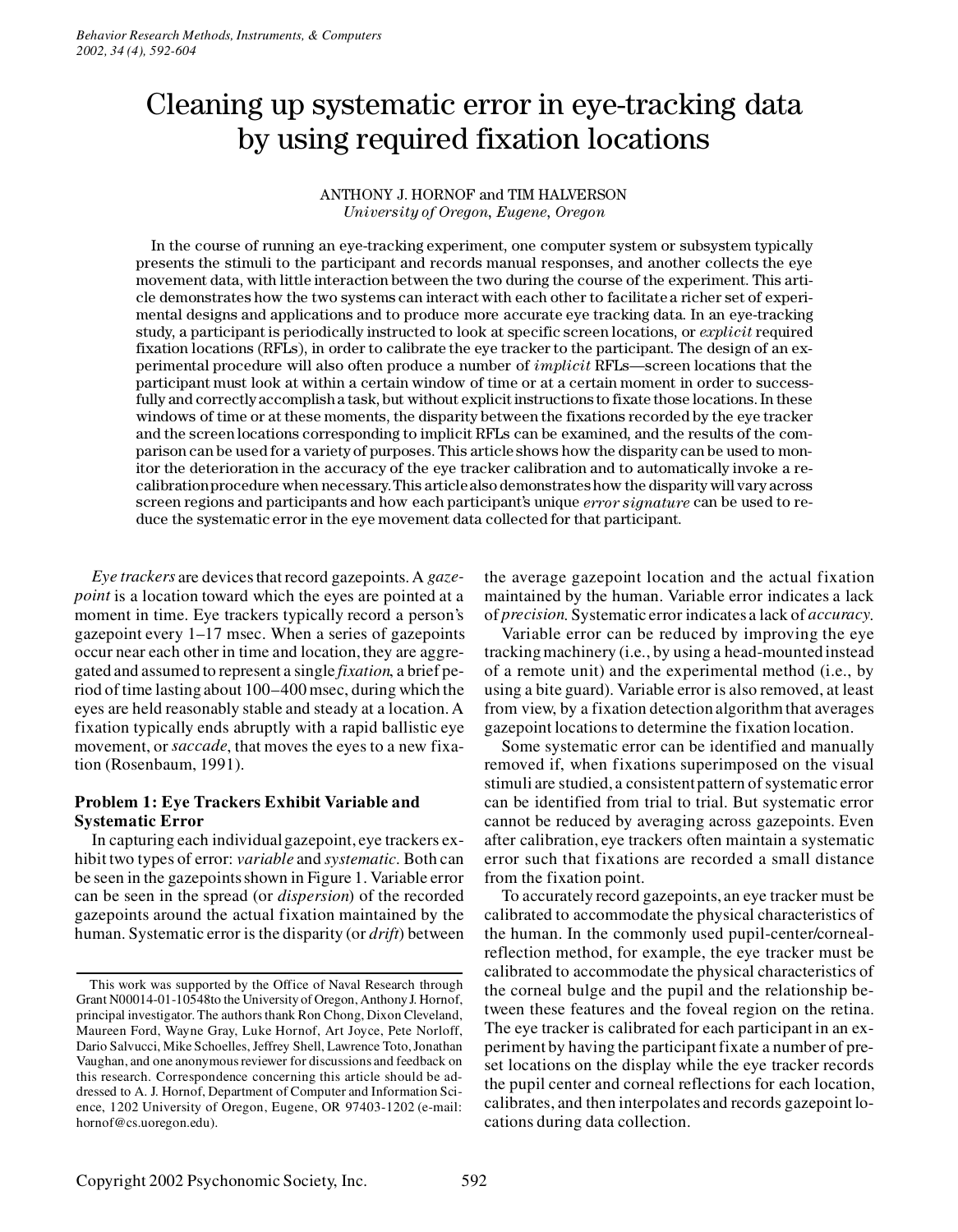

**Figure 1. The raw gazepoint data recorded by eye trackers ex hibit two types of error: variable and systematic. Hypothetical Participants A and B were instructed to fixate a set of crosshairs. The gazepoints for A show no systematic error but large variable error. The gazepoints for B show a large systematic error but small variable error (derived from Chapanis, Garner, & Morgan, 1949).**

#### **Problem 2: When Eye Tracker Accuracy Deteriorates Below a Threshold, Recalibration is Necessary**

As with most instrumentation, the initial calibration may deteriorate during an experiment, at which point recalibration is necessary. Some eye-tracking studies discuss this problem. One study points out that "eye tracking data is never perfect. The system may lose track of the pupil or the corneal reflection, or the observation may be simply incorrect (e.g., beyond the screen limits even though the subject is clearly looking at the screen)" (Aaltonen, Hyrskykari, & Räihä, 1998, p. 135). These researchers addressed the problem, in part, by removing problematic trials from the analysis, but there are problems with this approach. Excluding more than a few trials may upset the balanced design of an experiment and limit the conclusions that can be drawn from the data.

Many studies (such as Findlay, Brogan, & Wenban-Smith, 1993; Smith, Ho, Ark, & Zhai, 2000) do not discuss what sort of error was observed at any point in the experiment or how accuracy was maintained or verified, making it difficult for the reader to know whether these details were even considered in the experimental procedure and data analysis. Since eye-tracking data contain error, this may be an important omission that limits the usefulness of the data.

A number of experimenters have addressed the calibration deterioration problem by recalibrating the eye tracker during the course of an experiment. One study addressed the problem, in part, by always recalibrating the eye tracker at a particular midpoint in the experiment (Aaltonen et al., 1998, p. 135). Another study reported that "the subjects' eye position was calibrated at the beginning of the session and whenever necessary thereafter" (Pollatsek, Rayner, & Henderson, 1990, p. 202). In another, "an experimenter monitored each experimental trial and recalibrated the eye tracker if there appeared to be a sizable disparity between reasonable expectations about where users would look (in particular, users needed to look at the target on each trial) and the position reported by the eye tracker"

(Byrne, Anderson, Douglass, & Matessa, 1999, p. 404). These last two studies addressed the problem but relied on the subjective perception of the experimenter to decide when recalibration was necessary and did not specify the specific circumstances that would lead to a recalibration.

An occasional experiment (we found two, both conducted by the same primary investigator: Abrams & Jonides, 1988; Abrams, Meyer, & Kornblum, 1989) has been designed so that the eye tracker calibration was objectively verified before every trial and the actual test criterion was reported in the experimental write-up. In each experiment, the participant was instructed to fixate a set of crosshairs between each trial, and the output of the eye tracker is automatically verified to be within range of this location on the display. "The calibration was performed at the beginning of each session and verified before each trial. If fixation deviated by more than 1º from the expected value, then the calibration procedure was automatically invoked"(Abrams et al., 1989, p. 536). The crosshairs served as an *explicit* required fixation location (RFL); the participant was specifically instructed to fixate the location.

An objective verification step and criterion contribute to the accuracy and usefulness of the data recorded, the confidence in the conclusions drawn from the data, and the reproducibility of the experiment. Eye movement data are inherently noisy, and eye tracker calibration deteriorates over the course of an experiment. The goal is to keep the measuring apparatus as consistent and reliable as possible. Developing and reporting procedures for addressing these problems would advance the development of behavioral research instrumentation and methodologies. To be as accurate and objective as possible, the recalibration procedure should be handled entirely by the experimental software, automatically verifying calibration between each trial and automatically triggering a recalibration when

necessary. Many eye-tracking experiments entail tasks much more complex than looking at a set of crosshairs and then making a single saccade to a target (the task in Abrams & Jonides, 1988, and Abrams et al., 1989). Eye trackers are becoming more widely used to monitor and evaluate eye movement patterns in realistic task settings, such as searching through a number of Web sites looking for information (Card et al., 2001; Pirolli, Card, & Van Der Wege, 2001). Asking a participant to stop periodically and fixate crosshairs to verify the accuracy of the eye tracker will sometimes disrupt the flow of the task execution and, possibly, the very behavior that is the focus of the inquiry.

## **Problem 3: Eye Tracking Is a Software-Intensive Endeavor**

All told, there is a great deal of computer software involved in the full life cycle of an eye-tracking experiment. Experimental software presents visual stimuli to the participant and records manual responses. Image-processing software (integrated with the eye-tracking device) converts video images of the eye into gazepoints on the computer screen. Fixation detection algorithms convert gaze-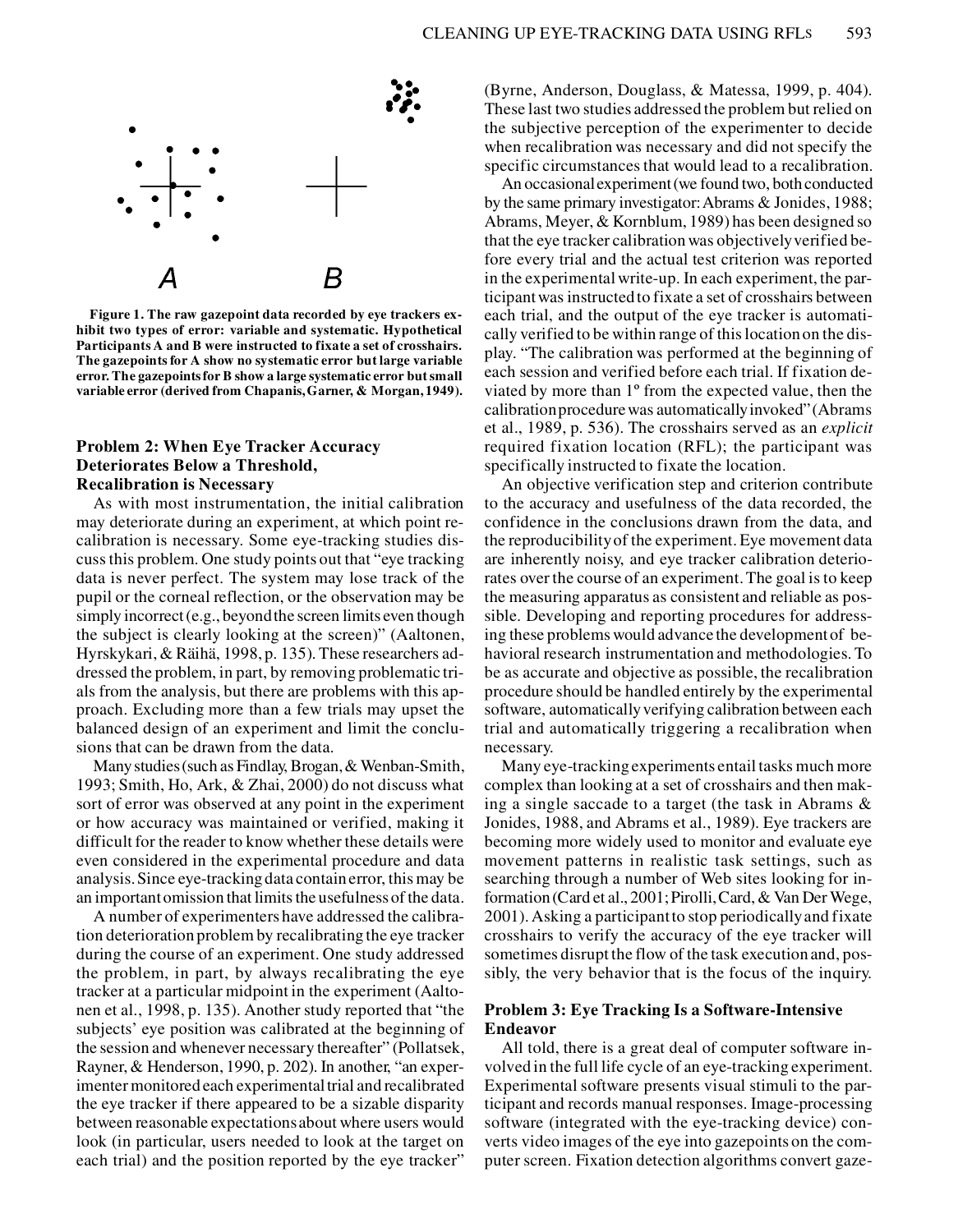points into fixations (as discussed in Salvucci & Goldberg, 2000). Software visualization tools superimpose fixations on the stimuli for analysis (as in Lankford, 2000; Salvucci, 2000). Protocol analysis tools facilitate abstract analyses of eye movement strategies (as in Card et al., 2001; Salvucci & Anderson, 2001). Whereas the image-processing software used to convert video images into gazepoints is an integral component of the eye-tracking machinery and is isolated from the experimenter, every other piece of software is often developed or at least modified by the experimenter. For eye tracking to serve a wide range of human factors and experimental studies, more guidance is needed in the software development associated with eye-tracking studies and data analysis.

#### **THE SOLUTION**

Implicit RFLs can be used to monitor eye tracker calibration in real time and to invoke recalibration when necessary. Task requirements, when combined with human perceptual and motor characteristics, often constrain where fixations will occur. In many human-device task executions, there are a number of locations that the participant must fixate in order to accomplish a task. These locations can be used, in conjunction with real-time fixation location data, to verify that the calibration of the eye tracker is still accurate.

Many task situations are designed so that the participant must fixate particular screen objects in order to accomplish a task. Some critical task information, such as a high-confidence reading of the identification code associated with an aircraft displayed on a radar screen, will be available only if the user fixates the code. Some task actions, such as clicking on screen objects, can be accomplished only if the user looks at the target.

It might be argued that because people can shift their *covert visual attention*without moving their eyes (Posner, 1980), little can be said about where the eyes will fixate. We disagree with such a position. Although covert visual attention generally shifts to the destination of a saccade before the saccade is executed, there is little or no evidence that, when people are allowed to move their eyes freely, covert visual attention moves independently of the eyes (Findlay & Gilchrist, 1998).

The target of a mouse movement, if small enough, would make a very good implicit RFL. Eye–hand coordination research has shown that the eyes are used in the closedloop *current control*(first discussed by Woodworth, 1899) final phase of a rapid aimed movement. Keeping the eyes on the target facilitates getting the hand or the manipulated display item (i.e., the cursor) to the target as quickly and accurately as possible. As the cursor approaches the target, the remaining distance to the target is monitored, and corrective adjustments are made until the target is reached (see Rosenbaum, 1991; Wickens, 1984). Eye movement studies confirm that, even when the hands start moving before the eyes, the eyes arrive at the target before the hand and stay on the target for the completion of the aimed

movement (Abrams, Meyer, & Kornblum, 1990; Helsen, Elliott, Starkes, & Ricker, 1998; Smith et al., 2000). Incorporating mouse movements into an experimental task on a computer provides an opportunity for implicit RFLs. It also contributes to the ecological validity of the task, because in real-world computer usage, a visual search is often followed by a point and click.

This article discusses a visual search study that utilizes an implicit RFL to verify eye tracker calibration between each trial. The RFL is *implicit* in that the participant is not specifically instructed to fixate the location but must do so, nonetheless, to complete the next trial. Eye movement data from the experiment demonstrates that the implicit RFL procedure correctly invokes the recalibration procedure when calibration has deteriorated. The data also reveal an unexpected result: *When implicit RFLs can be identified across the full range of a visual display, they can be used to identify and remove systematic error in the eye movement data*. This research provides guidance for developing and modifying software programs to use implicit RFLs to automatically verify eye tracker accuracy and invoke recalibration procedures when necessary and to clean up the systematic error in eye-tracking data during post hoc analysis

## **THE EXPERIMENTAL DESIGN WITH THE IMPLICIT RFL**

We conducted a visual search experiment in which we used a single implicit RFL to validate calibration with every trial. The experiment was a study on visual search and mouse pointing in two-dimensional visual hierarchies and replicated the experiment reported by Hornof (2001), with two exceptions: (1) The experimental procedure was modified to accommodate eye tracking, and (2) a different computer monitor was used (the pixels per horizontal or vertical centimeter increased from 33 to 39).

In the experiment, participants were precued with a word (or pseudoword) and then were asked to find the word in a layout, such as that shown in Figure 2. Each trial proceeded as follows. (1) The computer screen was blank, except for the precue. (2) The participant moved the cursor to the precue and clicked (pressed and released) the mouse button. (3) The precue disappeared, and the screen layout appeared. (4) The participant found the target item. (5) The participant moved the cursor to and clicked on the target item. (6) The software provided immediate and brief feedback on the performance for that trial. (7) The precue for the next trial appeared.

The experiment was designed to separate visual search time from target selection time by imposing a *pointcompletion deadline* (Hornof, 2001). Once the participant started moving the mouse from the precue position, he or she had a limited amount of time to click on the target before the trial was interrupted. The participants were financially motivated to find the target as quickly as possible, to not move the mouse until they found the target, and once they found the target, to click on the target as quickly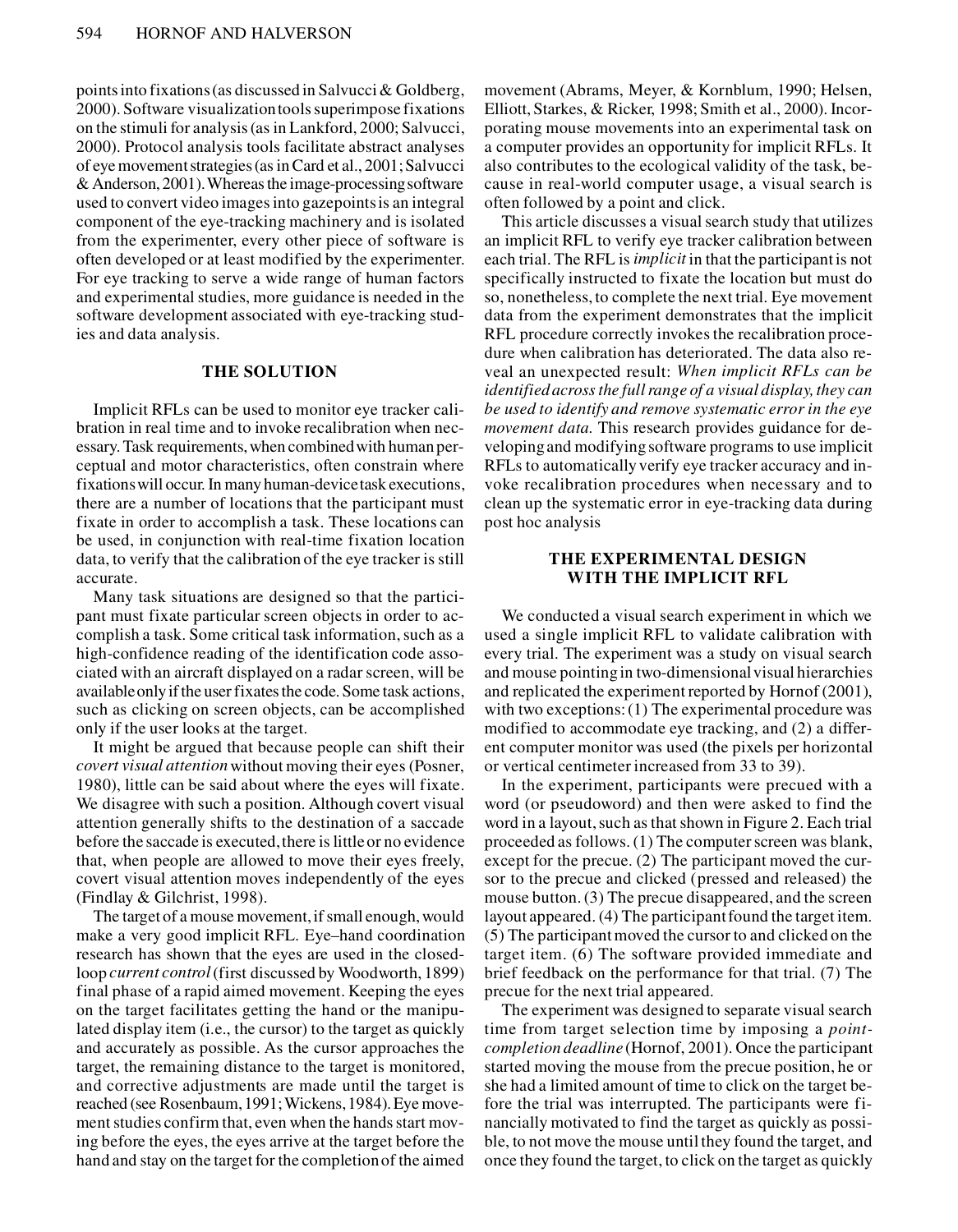

**Figure 2. A screen layout with 30 items and the screen coordinates (in pixels) where the layout would have appeared. In this trial, the target ZEJ appears in Position 29. The number to the right of each screen object is the number assigned to that position. The precue is shown where it would have appeared before the layout appeared. The screen coordinate system and the smaller text did not appear on the screen during the experiment.**

as possible. The participants received a base payment of \$10 plus bonuses as described by Hornof. The participants were allowed to spend as much time as they wanted studying the precue before clicking on it to start the next searchand-click phase. Figure 3 shows the time course of a trial, including the eye and mouse cursor movements motivated by the experimental design.

Sixteen participants completed the experiment. An additional 8 participants were screened out for one of the following reasons: calibration difficulties  $(n = 4)$ , failed stereopsis exam  $(n = 2)$ , and too many trials interrupted by the point-completion deadline  $(n = 2)$ .

The experimental stimuli were displayed and mouse movements recorded with an Apple Power Mac G4 computer running Mac OS 9.2 at 733 MHz, a ViewSonic VE170 LCD display, and an Apple Pro Mouse with an optical sensor. The experimental software was written in  $C++$ , using CodeWarrior 5. Eye movements were recorded using the LC Technologies Eyegaze System, a 60-Hz eye tracker that tracks eye movements, using the pupil center and corneal reflection. The eye-tracking system incorporates a high-speed infrared-sensitive camera fixed at the bottom center of the LCD display, an LED light source fixed in the center of the camera lens, a video frame grabber installed in an 867-Mhz Intel Pentium 3 computer running MS Windows 2000 Professional, and various image processing and gazepoint identification software written in the C programming language. A chinrest maintained an eye-to-screen distance of 56 cm, so that 1º of visual angle subtended 38.4 pixels. The precue always appeared at the same location, level with the participant's eyes.

Each calibration and recalibration was performed using the procedure built into the Eyegaze system, as follows. Each participant sequentially fixated nine different points on the screen. The eye tracker used a least-squares regres-

sion algorithm to find an eight-coefficient calibration that optimally mapped the glint-pupil vectors to known gazepoints. If the root mean squared error exceeded roughly 24 pixels, the system prompted for additional fixations.

The experimental design motivated some predictable oculomotor activity, which introduced a number of implicit RFLs. The first implicit RFL was the precue. It can be assumed that the participant looked at or very near the precue for each correctly completed trial. Task analysis dictated the following activities for each trial: Look at the precue, commit it to memory, click to make the precue disappear and the layout appear, find the target, move the mouse to the target, and click on the target.

## **Implicit RFLs Can Be Used to Automatically Invoke Recalibration When Necessary**

The first implicit RFL, the precue, was used to verify calibration accuracy during the course of the experiment. In order to successfully complete a trial, the participant needed to look at the precue at some point while it was visible on the screen. We designed our experiment so that the eye tracker data was examined in real time during the course of the experiment. If a trial was successfully completed but not a single fixation was recorded within 2º of visual angle of the center of the precue while it was visible on the screen, it was assumed that the participant really did look at the precue (since he or she knew what to look for in the layout) but that the eye tracker calibration had substantially deteriorated. At this point, immediately after the trial was completed, the experimental software automatically invoked the recalibration procedure. As well, the software marked the trial as having been conducted with a deteriorated eye tracker calibration. A new trial was generated with the same target location and was added to the pool of remaining trials.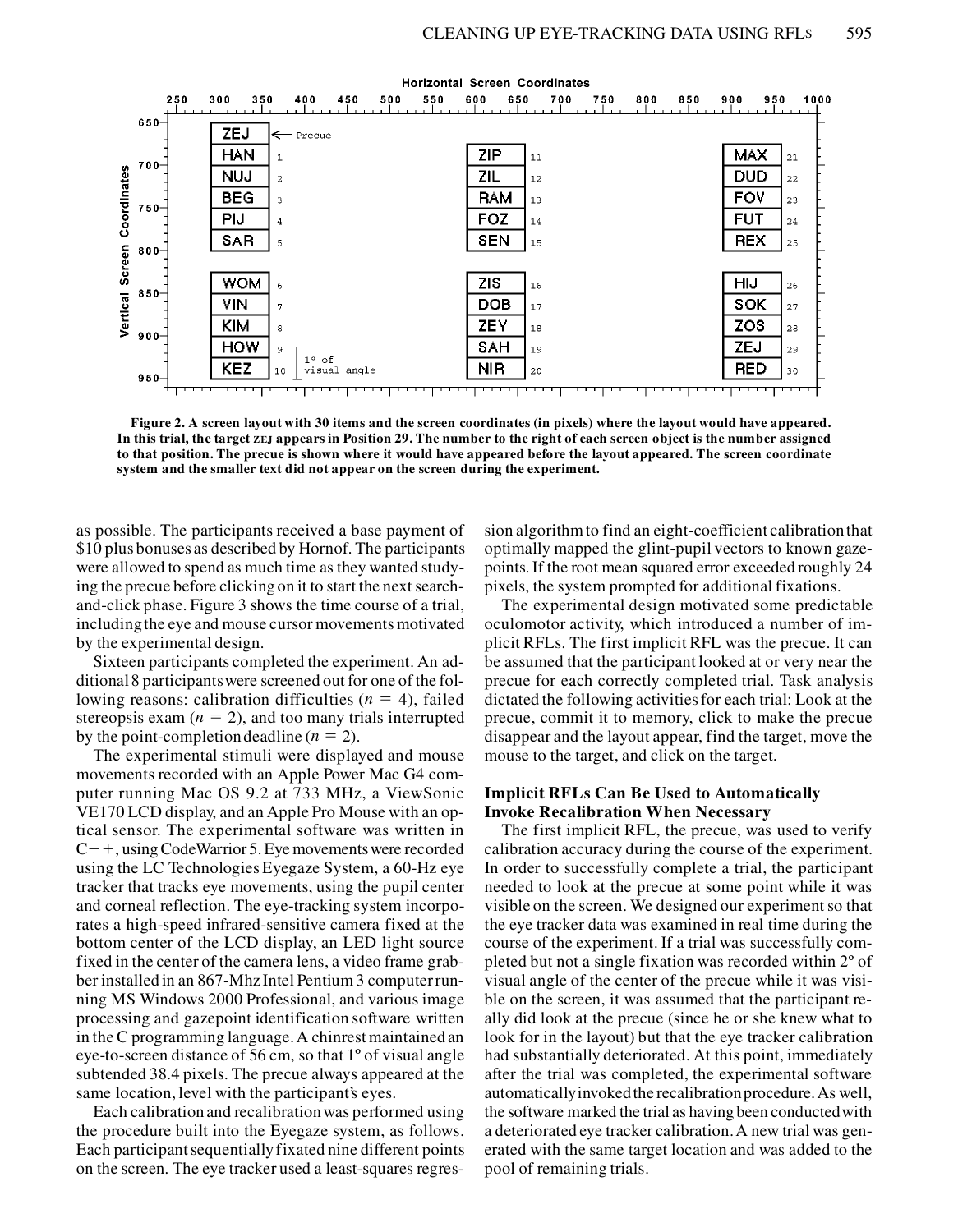

**Figure 3. The time course of a single trial in the experiment, including separate timelines for what is visible on the display, the oculomotor and manual-motor (mouse) activity motivated by the ex perimental design, and when the participant was pressured to perform quickly. Events are indicated with an arrow pointing to a timeline. An identical timeline for the next trial would follow im mediately.**

Figure 4 shows the circular region (2º of visual angle in radius) around the precue in which a fixation had to be recorded in order to assume that the eye tracker was maintaining accurate calibration. We also tried setting the region to radii of  $1^\circ$  and  $1.5^\circ$ , but anything less than  $2^\circ$  of visual angle prompted far too many recalibrations for the experiment to be completed in a reasonable amount of time. We were initially concerned about setting the threshold so high. It suggested that we would consistently find up to 2º of error in all of our eye-tracking data. The error correction technique discussed later in this article, however, explains why we had to set the threshold so high. It was not that the participants were being recorded at random locations within a circular region that was  $2^{\circ}$  in radius. Rather, each participant was actually being recorded within a smaller region, and the center of the smaller region shifted within the 2º radius circle for each participant.

The experimental software running on the Macintosh received gazepoints from the Eyegaze system in real time via an Ethernet connection. While the precue was showing, the experimental software used the gazepoints to determine fixations in real time. A dispersion-based algorithm was used to determine the center of fixations (see Salvucci & Goldberg, 2000), with a minimum fixation duration of 100 msec (six samples from the Eyegaze system) and a deviation threshold of 0.5º radius. To accommodate noise, a gazepoint that exceeded the deviation threshold of an ongoing fixation was included in the fixation if the following gazepoint did not exceed the deviation threshold of the ongoing fixation. In addition, lost gazepoint samples (e.g., owing to a blink) were assumed to be part of an ongoing fixation if fewer than six samples (100 msec) were lost and the gazepoint following the lost samples was within the deviation threshold of the ongoing fixation. Numerous additional technical details are available in Halverson and Hornof (2001). The experimental software and the eye-tracking data reported here are downloadable at [http://www.cs.uoregon.edu/~hornof.](http://www.cs.uoregon.edu/%7Ehornof)

The second implicit RFL was the target, which appeared in any of the 30 layout positions. It can be assumed, given our experimental design, that the participants were fixating the target when they clicked on it to end the trial. Once the trial began, the participants were losing money up until the moment that they clicked on the target. Once



**Figure 4. The precue was used as an implicit required fixation location. Although the participant was not specifically instructed to fixate it, the participant needed to view it to successfully com plete a trial. The experimental software was written so that if no fixation was recorded within 2º of visual angle (77 pixels) of the center of the precue while it was visible and yet the trial was cor rectly executed, it was assumed that the eye tracker calibration had deteriorated, and a recalibration was automatically invoked at the end of the trial.**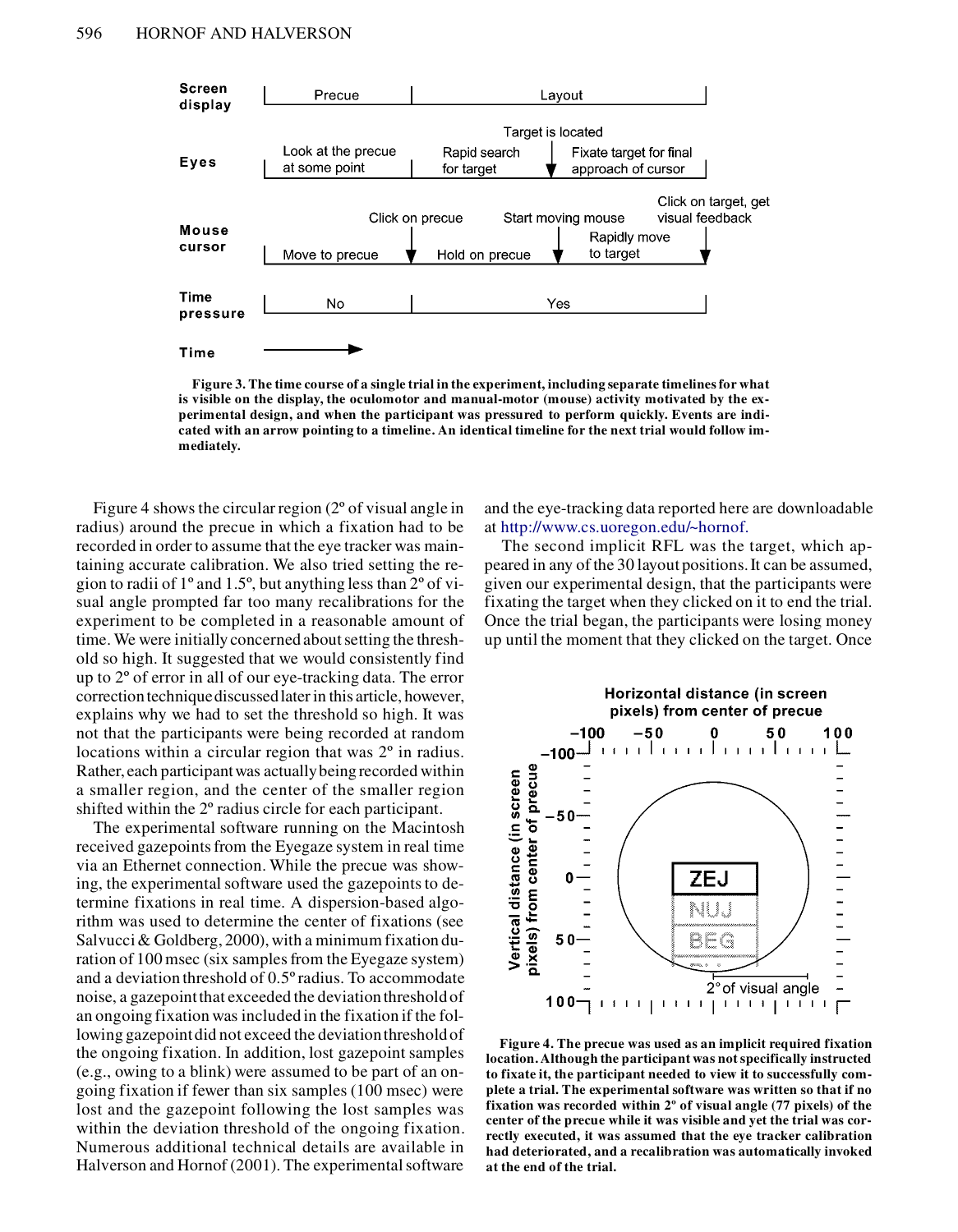

**Figure 5. Fixations recorded during the precue phase for Trials 22 and 23 of Participant 3. The diameter of each circle represents the duration of each fixation, and the lines represent the order of fixations. The circles not connected by lines represent gazepoints that were not tracked, such as during a blink. Since no fixations were recorded within 2º of the precue during the precue phase of Trial 22, a recalibration was automatically invoked after the trial. Fixations appear to have been recorded more accurately during the precue phase in Trial 23.**

they started moving the mouse from the precue to the target, any delay in clicking on the target could result in an interruption error that was due to the point-completion deadline. Missing the target also resulted in an error, and either error resulted in additional financial loss. As would be necessary to perform the task quickly and accurately, the participants were motivated to get their highest resolution vision—the center of the fixation—on the target as quickly as possible and to keep it there as they guided the cursor to the target and verified its position as they clicked. They stopped losing money as soon as they clicked on the target, so there was no motivation to look away before clicking.

Each target item can thus be used as an implicit RFL. The target location can be compared with the fixation location recorded at the moment the mouse is clicked on the target. The distance between these two points can be used to examine how the accuracy of the eye tracker changes over time and to evaluate the effectiveness of using the precue RFL to automatically invoke recalibration. As will be seen, it turns out that these distances can also be used in the data analysis phase to identify and compensate for systematic error in the eye-tracking device.

## **RESULTS**

The eye-tracking data from the 16 participants were analyzed to determine the effectiveness of using the precue as an implicit RFL to automatically invoke the recalibration procedure. Some confirmation could be gained by examining the fixations that were recorded during the precue phase of the experiment. Precue fixations from trials that triggered the recalibration procedure were compared with trials immediately following recalibration. Figure 5 shows two such trials. It appears as if the procedure correctly identified when recalibration had deteriorated below a threshold and that recalibration led to a more accurate recording of fixations.

Perhaps the best evidence that the accuracy of the calibration deteriorated over time and that the procedure correctly identified when the calibration accuracy dropped below a threshold can be seen by examining the distance between the center of the target item and the *final fixation location*—the fixation location recorded by the eye tracker at the moment that the mouse was clicked on the correct target. As was discussed earlier, the target location in this experiment could be used as an implicit RFL at this moment. Figure 6 shows the *absolute deviation*—the distance between the final fixation location and the center of the target item—for all correctly executed trials by all 16 participants. From the 5,006 final fixations recorded, 13 outliers were removed (from this and subsequent analyses). The rest are plotted. Figure 6 also shows the bestfitting linear regression for all absolute deviations recorded between recalibrations. As can be seen in the regressions, the absolute deviation tended to increase over time and tended to be reduced after each recalibration.

The visual search experiment discussed above has two implicit RFLs: the precue and the target. The first of the two was used to invoke an automated recalibration. This left the second implicit RFL to be used for evaluating the effectiveness and usefulness of the automatic invocation technique on the basis of the first.

#### **When to Interrupt for a Recalibration**

Implicit RFLs can be used to objectively decide when to automatically invoke the recalibration procedure. However, the exact time at which a recalibration is initiated may negatively impact an experiment. If the experiment software needs to be interrupted for a recalibration of the eye tracker, this should be done at a point in the experiment at which the participant would not be poised to execute a time-pressured or memory-intensive response. Otherwise, the software could disrupt any motor program preparation or memorization that has been done thus far, influence the participant's decision to do such preparation in the future, and thus interfere with the very human performance that the experiment was designed to capture in the first place. Instead, the software should wait for an appropriate time in the experiment, when the participant is not poised to execute a critical task.

### **Implicit RFLs Can Also be Used to Identify and Measure Systematic Error**

When the verification results were studied, starting with those shown in Figure 6, it became evident that besides being useful for automatically invoking recalibration when necessary, implicit RFLs can also be used in the data analysis phase to measure and reduce the systematic error associated with each participant.

The absolute deviations shown in Figure 6, although confirming the procedure, suggest that there is a lot of error in the eye-tracking data. The *average absolute deviation*—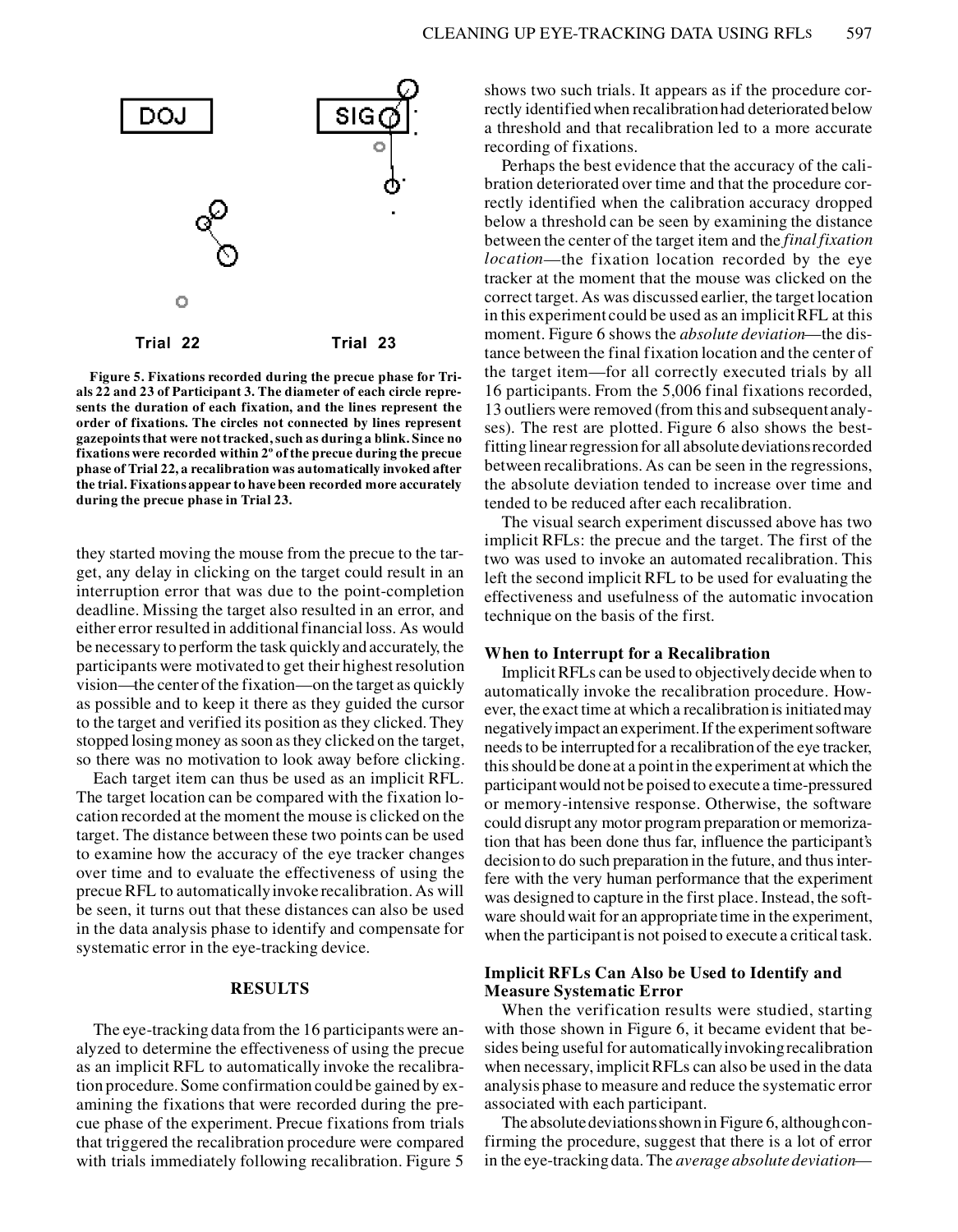

**Figure 6. The average absolute deviation (in screen pixels) between the center of the target object (a required fixation location [RFL]) and the final fixation location recorded (at the moment the mouse button was clicked) for every correctly completed trial, as a function of the order of all trials. Each participant is shown in a separate graph. The best-fitting linear regression is plotted for each subset of trials that occurred between automatic recalibrations. The positive slope in most of the regressions suggests that the average absolute deviation tended to increase over time and that the eye tracker calibration was gradually deteriorating for all locations, not just for the precue (the RFL used to trigger the recalibration). The data suggest that comparing the fixation positions with the precue location accurately captured the calibration falling below a threshold of accuracy and that the automatic invocation technique contributed to an overall increase in calibration accuracy across all fixations.**

the average distance between the center of the target and the final fixation location—across all trials was 41 pixels, a little over 1º of visual angle. If the participants were truly fixating the target when they clicked on it, which we believe to be the case, such error suggests that all of the fixations recorded during the experiment were recorded an average of 1º of visual angle away from where the participant was truly fixating. This seems slightly high and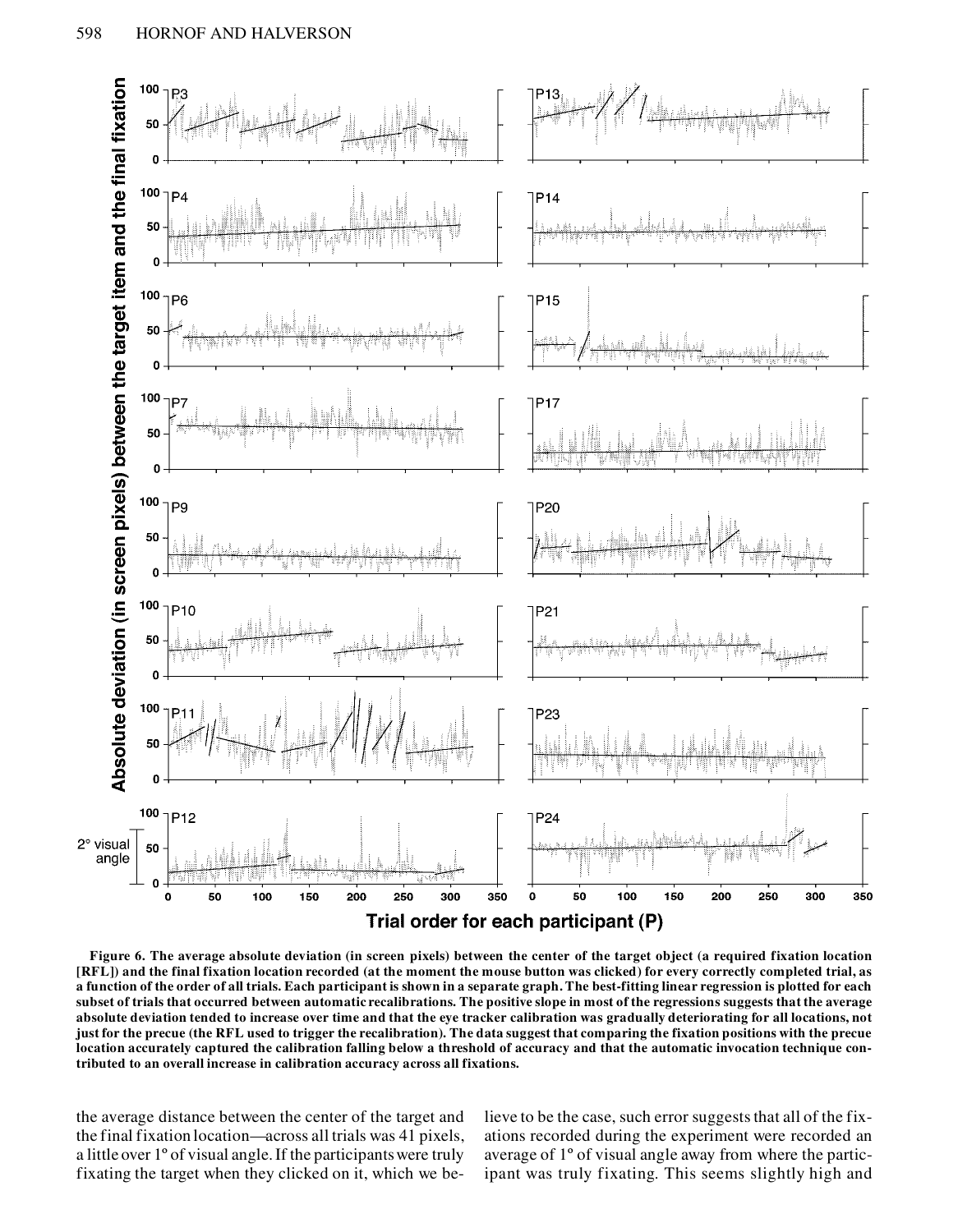

**Figure 7. The absolute deviation of all final fixations for all participants(leftmost box plot) and for each participant individually. Each box plot shows the 10th, 25th, 50th, 75th, and 90th percentile. As can be seen, the median and the distribution vary systematically from participant to participant.**

would seem to detract from the usefulness of the data for our primary research question—figuring out how people searched the layout. Decomposing and studying the error, however, revealed that much of the error was systematic and could be identified and removed.

Figure 7 shows box plots of the absolute deviation for all participants and all trials, first aggregated across all trials, and then split out by participant. As can be seen in Figure 7, examining the absolute deviation across all participants together (the leftmost box plot) revealed that the absolute deviation was somewhat evenly distributed around 40 pixels and that most were between 15 and 65 pixels. This rather wide distribution can be explained, in part, by systematic variation in the mean and the distribution of the absolute deviation from participant to participant. Participant P7, for example, was consistently recorded 45 to 80 pixels from the target, whereas Participant P9 was consistently recorded 10 to 40 pixels from the target. Further scrutiny reveals further systematic trends.

We have thus far examined the absolute deviation, but not the direction of the deviation. Participant P7, for ex-

ample, was typically recorded an average of 60 pixels from the center of the target. But in what direction? Was he typically recorded to one side of the target, or was he 60 pixels off on all sides? To answer this question, we will next examine the *final fixation deviation*—the distance and direction from the center of the target item to the final fixation. For this analysis, we will convert the distance and direction into the corresponding signed horizontal and vertical components of the deviation. A final fixation with a horizontal deviation of  $-50$  pixels and a vertical deviation of  $-25$  pixels, for example, would be recorded 50 pixels to the left and 25 pixels above the center of the target.

Figure 8 shows box plots of the horizontal and vertical components of the final fixation deviation, first aggregated across all trials, and then split out by participant. When the final fixations for all the participants are combined (the leftmost box plot), the horizontal and vertical deviations tend to be close to zero. The average horizontal deviation is  $-10$  pixels, and the average vertical deviation is  $-8$  pixels, just near the top center of the target



**Figure 8. The horizontal (top graph) and vertical (bottom graph) components of the final fixation deviation for all participants (left frames) and for each participant individually (right frames).**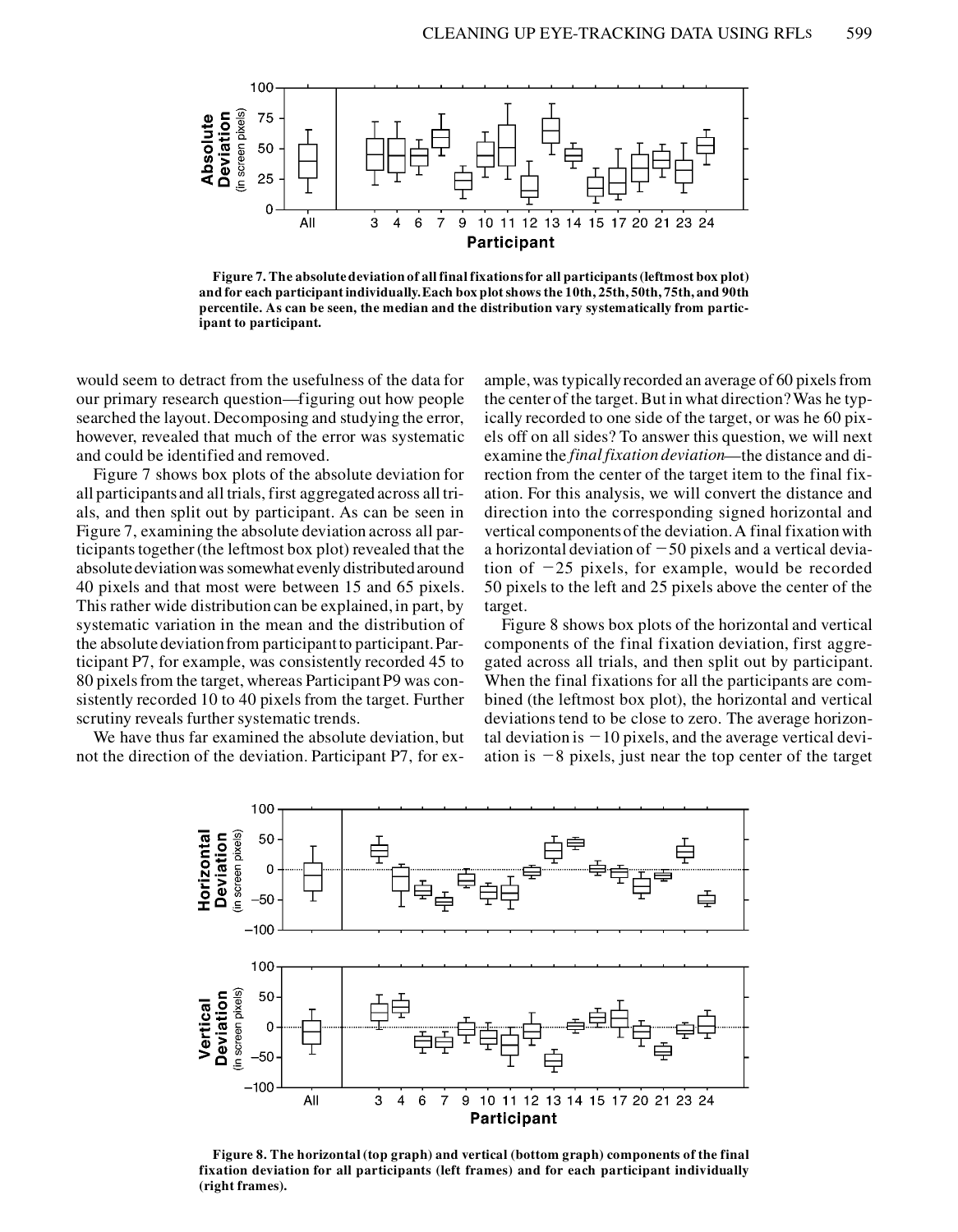| Participant    | Absolute<br>Deviation |    | Horizontal<br>Deviation |    | Vertical<br>Deviation |    |
|----------------|-----------------------|----|-------------------------|----|-----------------------|----|
|                | Average               | SD | Average                 | SD | Average               | SD |
| All            | 41                    | 20 | $-10$                   | 34 | $-8$                  | 29 |
| 3              | 46                    | 19 | 31                      | 18 | 24                    | 25 |
| $\overline{4}$ | 46                    | 19 | $-18$                   | 27 | 35                    | 15 |
| 6              | 43                    | 11 | $-34$                   | 12 | $-24$                 | 13 |
| 7              | 60                    | 14 | $-53$                   | 14 | $-25$                 | 13 |
| 9              | 24                    | 10 | $-16$                   | 13 | $-4$                  | 16 |
| 10             | 46                    | 15 | $-38$                   | 15 | $-16$                 | 20 |
| 11             | 54                    | 24 | $-38$                   | 22 | $-31$                 | 27 |
| 12             | 20                    | 15 | $-4$                    | 10 | -6                    | 22 |
| 13             | 66                    | 16 | 33                      | 18 | $-55$                 | 15 |
| 14             | 45                    | 9  | 44                      | 9  | $\overline{2}$        | 9  |
| 15             | 20                    | 12 | 3                       | 10 | 15                    | 15 |
| 17             | 25                    | 16 | -6                      | 12 | 14                    | 22 |
| 20             | 34                    | 16 | $-27$                   | 18 | -9                    | 19 |
| 21             | 41                    | 11 | $-10$                   | 7  | $-39$                 | 11 |
| 23             | 33                    | 15 | 30                      | 16 | $-5$                  | 12 |
| 24             | 53                    | 12 | $-49$                   | 11 | 3                     | 20 |

**Table 1 The Average Final Fixation (With Standard Deviations) for all Final Fixations for All Participants**

Note—All measurements are in screen pixels.

word. The large distribution in the aggregate horizontal and vertical deviations can be explained, in part, by individual differences among participants. As can be seen, each participant's final fixation tended to be consistently in one direction or another. All of the horizontal deviation box plots that fall below the zero grid line, for example, were consistently recorded to the left of the target center.

Table 1 shows the means and standard deviations corresponding to the box plots in Figures 7 and 8. The mean horizontal and vertical deviations shown for each participant could be used to transform that participant's data. The standard deviations indicate the error that would not be removed by the transformation.

At this point, we have identified some systematic error in the eye-tracking data that can be removed by transforming the data on the basis of each participant's average horizontal and vertical deviations. We next will examine how the horizontal and vertical deviations for each participant systematically varied from position to position on the screen.

Figure 9 shows the horizontal and vertical components of the final fixation deviation as a function of the target position for 2 participants. An average of 10 final fixations were recorded at each target position. Each participant exhibited a rather consistent pattern of horizontal and vertical deviations across various regions of the screen and across all trials, which we refer to as the participant's *error signature*. Figure 10 shows perhaps the clearest and most useful view of the error signature—vector plots that show the mean distance and direction of the final fixation deviation for every location in the layout.

As can be seen in Figures 9 and 10, the final fixation deviations were sometimes consistent across the entire screen but sometimes gradually changed from one region

to another. Participant P14's final fixations, for example, were consistently recorded about 50 pixels to the right of the target, but sometimes a little above the target center (at the top of each column in the layout) and sometimes a little below the target center (at the bottom of each column). Participant P4's error signature is even more interesting. The first column is recorded with an an average horizontal offset of  $+5$ , the second column with an average horizontal offset of  $-31$ , and the third column with an average horizontal offset of  $-56$ . The vertical offset is smaller near the top and the bottom of each column and gradually increases for targets closer to the vertical center of each column.

We have now isolated much of the systematic error in the data, and it can be removed by transforming the data on the basis of these error signatures. The remaining unexplained error can be measured by averaging the standard deviations of the 60 position-by-position horizontal and vertical deviations for each participant. This roughly corresponds to finding the average height of all 60 box plots shown in Figure 9 for each participant. We call this measure the *average standard deviation of the error signature*. Table 2 shows the average standard deviation of the error signature for each participant, ordered from least to greatest. Smaller measures indicate that more systematic error was successfully identified.

The average standard deviation of the error signatures shown in Table 2 falls within a relatively small range for most participants, suggesting that the error removal technique worked well for most of the participants. A few participants (P3, P11, and P20) are substantially higher than the others, but note that these are the same participants who had trouble getting calibrated and tracked by the eye tracker, as can be seen by the many recalibrations for these participants shown in Figure 6. Clearly, more research is needed to further identify and remove all systematic error for all participants, but the technique described here allows us not only to remove much error for most participants, but also to measure the success of the technique itself on a participant-by-participant basis, to further identify which participant's eye-tracking data are likely to be more accurate and useful for general research purposes.

Studying the implicit RFL deviations in greater and greater detail has allowed us to reduce the error in the data. An interesting question is whether we could take the analysis further and determine how a participant's error signature changes over time—from calibration to calibration or even from trial to trial. Perhaps such an analysis would allow us to identify a different error signature each time that the eye tracker was recalibrated for Participants P3, P11, and P20. Unfortunately, it is difficult to answer these questions because, owing to the variability in the eye movements and the eye tracker, a large number of trials would be needed to produce smooth and useful error signatures, such as those shown in Figure 10.

The systematic error observed here is in the range typically seen with our brand and model of eye tracker. If we assume that the final location fixated by each participant was 8 pixels up from and 10 pixels to the left of the center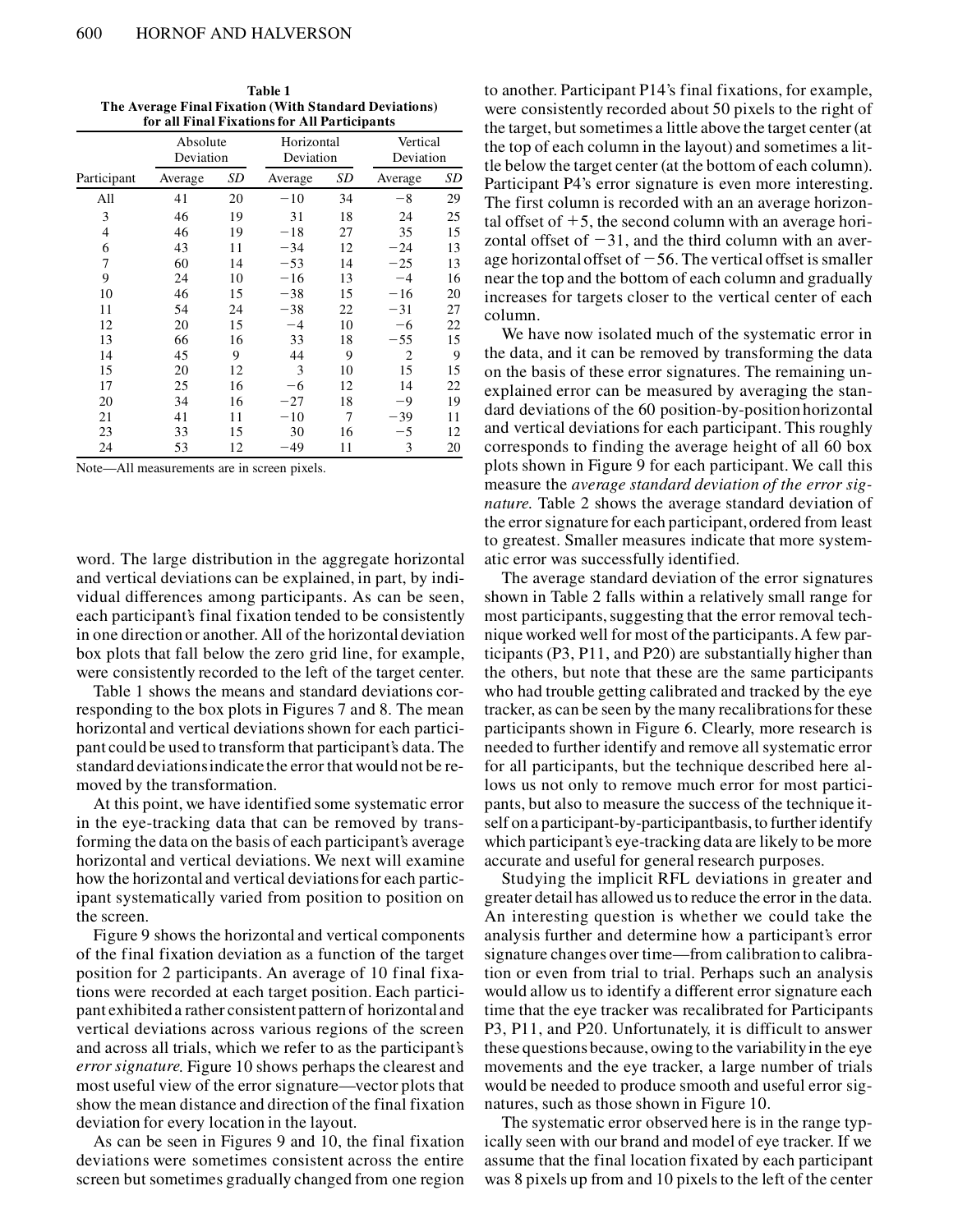

**Figure 9. The error signatures of Participants P14 and P4, shown as the horizontal and the vertical deviations (in screen pixels) between the final fixation locations and the target centers.**

of the target item, the average absolute deviation would be reduced from 41 to 28 pixels, or 0.73º of visual angle. This is in the range of the performance specifications for the Eyegaze system, which state that the the system will exhibit a "typical average bias error" of 0.45° and a "maximum average bias error" of 0.70º. As was stated, these "bias errors result from inaccuracies in the measurement of head range, asymmetries of the pupil opening about the eye's optic axis, and astigmatism. They are constant from frame to frame [gazepoint to gazepoint] and cannot be reduced by averaging or smoothing" (LC Technologies, 2001, p. 8). Although they cannot be reduced by averaging or smoothing, it appears as if experimental design and data analysis, such as that used here, can detect and measure these constant bias errors, at which point they can be reduced in the data analysis phase. It appears as if the constant error will be relatively consistent within any region of the screen for a participant but will vary across regions and participants.

#### **Implicit RFLs Can be Used to Remove Systematic Error**

The error signatures reveal a pattern that can be useful in identifying and removing systematic error. Once they have been measured, the systematic error can be applied to transform the data to remove the systematic error in eye fixations that cannot be associated with an implicit RFL, such as the fixations that occur during the visual search phase of an experiment. Figure 11 shows the fixations recorded during a trial completed by Participant P4 for a six-group layout with group labels. The figure shows (in light gray) the fixations reported by the eye tracker and (in black) the fixations after they were transformed to compensate for P4's error signature. Each recorded fixation was transformed by cutting a horizontal and a vertical line through the fixation, finding the nearest error signature vector ending in each of the four quadrants around the fixation, and adjusting the position of the fixation on the basis of an average of the four vectors. The average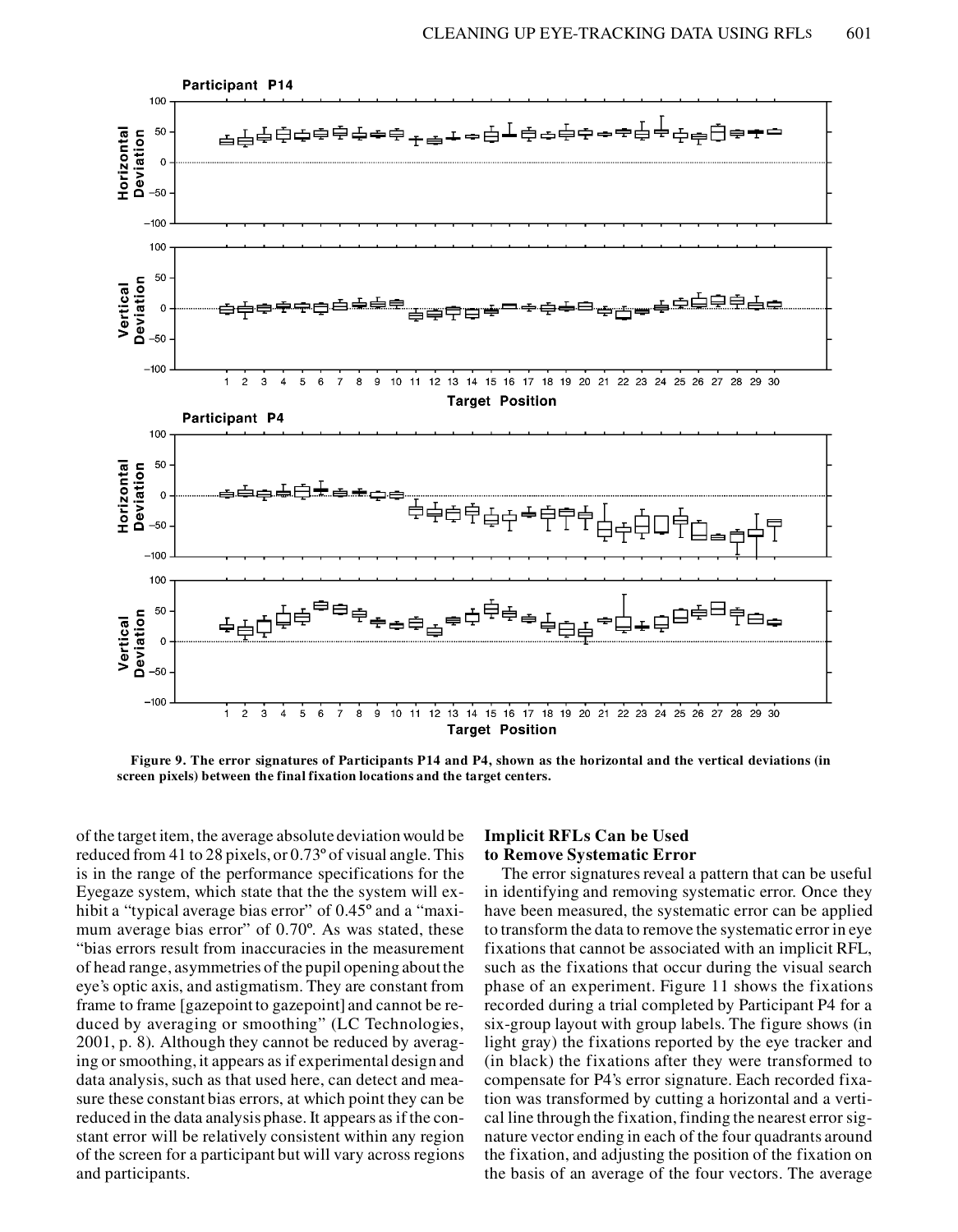

**Figure 10. The error signatures of Participants P14 and P4 shown as vector plots superimposed on the 30 target positions, drawn to scale. Each vector is drawn from the center of the screen item to the average location recorded by the eye tracker when the participant clicked on a target at that location. The overall pattern of systematic error varies across all participants but is consistent within each region for each participant. The horizontal error for P4 changes from column to column, for example, but is rather consistent within each column. These vectors were used to remove or "undo" the error in the fixation data recorded for each participant.**

was weighted on the basis of the inverse of the distance between each vector and the fixation. As can be seen in figure 11, the error-corrected fixations landed on the screen objects likely fixated by the participant. The participant fixated a number of group labels, landed on x4x, searched within the target group, and ended on the target RUB.

The error between the center of the target item (an implicit RFL) and the recorded final fixation location reveals a unique and consistent pattern of error for each participant. When RFLs can be identified—that is, when it is very likely that a fixation occurred at a particular location at a particular time—the disparity between the observed fixation location and the RFL can be recorded. If these disparities are collected across the entire scene for each participant, a unique error signature can be identified for each participant. The error signature can be used to remove error in fixations throughout the entire visual scene, and not just when the fixation was on an implicit RFL.

Task analysis must be used to identify implicit RFLs. It cannot always be assumed, for example, that a participant will be looking where he or she is clicking. The task parameters of the experiment described here specifically motivated the participants to look at the target when they clicked on it. Given other task parameters, participants might sometimes position the cursor on a target, move the eyes away from the cursor, and then click. As well, if detailed task-critical information will be visible during a period of time, the experimenter cannot necessarily predict exactly when the information will be fixated, but only that a fixation will fall near that location.

It is possible that error measurement conducted with implicit RFLs as discussed here could be integrated with the automated eye movement protocol analysis techniques developed by Salvucci and Anderson (2001), to further improve the overall usefulness of one or both techniques. In the protocol analysis, hidden Markov models (HMMs)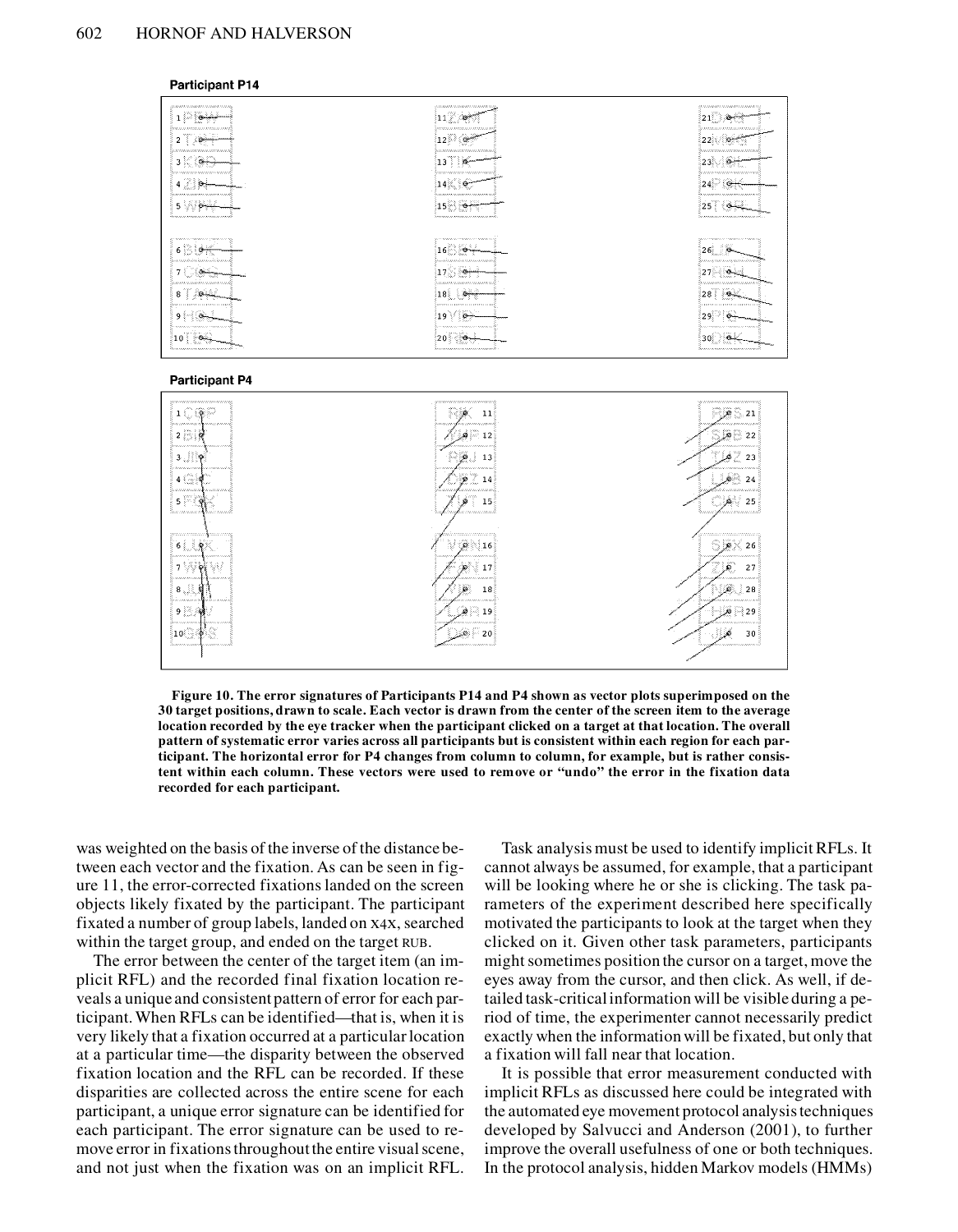| Table 2                                                    |  |  |  |  |  |
|------------------------------------------------------------|--|--|--|--|--|
| Average Standard Deviation of the Error Signature for Each |  |  |  |  |  |
| Participant, Sorted From Least to Greatest                 |  |  |  |  |  |

| Participant     | Average Standard Deviation<br>of the Error Signature |  |  |  |
|-----------------|------------------------------------------------------|--|--|--|
| 14              | 7.0                                                  |  |  |  |
| 21              | 7.6                                                  |  |  |  |
| 15              | 9.9                                                  |  |  |  |
| 4               | 10.4                                                 |  |  |  |
| 6               | 10.5                                                 |  |  |  |
| 17              | 10.5                                                 |  |  |  |
| 9               | 10.9                                                 |  |  |  |
| 24              | 11.2                                                 |  |  |  |
| 7               | 11.3                                                 |  |  |  |
| 12              | 11.9                                                 |  |  |  |
| 23              | 11.9                                                 |  |  |  |
| 10              | 15.7                                                 |  |  |  |
| 13              | 15.8                                                 |  |  |  |
| 20              | 17.8                                                 |  |  |  |
| 3               | 18.0                                                 |  |  |  |
| 11              | 21.2                                                 |  |  |  |
| Overall average | 12.6                                                 |  |  |  |

are used to classify patterns of fixations into search strategies. The straightforward integration of the two techniques would be to first remove the error by compensating for measured implicit RFL deviations and to then apply the protocol analysis. But it is possible that the two methodologies could be integrated. For example, in the HMMs, there are a number of low-probability states labeled "any," in which the eye could be looking anywhere or in which there was too much error to identify the fixation. A small percentage of fixations may be attributed to these states and the overall pattern of eye movements still classified as belonging to a particular strategy, provided

that enough other fixations can be attributed to states that correspond to specific locations. Perhaps the implicit RFL deviations could identify areas of the display in which the variance in the systematic error increases, and the probabilities for the "any" states that are yoked to expected fixations in those regions of the display could be increased slightly.

#### **CONCLUSION**

In an eye-tracking experiment, one computer system or subsystem is typically used to present the stimuli to the participant, and another to collect the eye movement data, with little interaction between the two during the course of the data collection. This paper has demonstrated some of the benefits of having the two systems—the eye-tracking system and the stimulus-presenting system—interact during the course of an eye-tracking session. In this study, the interaction led to the recording of more accurate data during the experiment and to more accurate data analysis after the experiment. The general pattern of having the two systems interact could be repeated for many other uses, such as changing the experimental design mid-session on the basis of eye movement patterns observed earlier in the session, or for multimodal interfaces that respond to eye movement patterns in real time, such as to alter the reliance on the eye movement data in real time.

An experimental design will motivate and perhaps even dictate patterns of eye movements. A careful consideration of the interactive system design and human performance characteristics can be used in tandem with the eyetracking data—both in real time and in the post hoc data analysis—to use an eye tracker for varied and innovative



**Figure 11. The fixation data recorded by the eye tracker (light gray circles) and after the error signature transformation has been applied (black circles). Participant P4 searched a six-group layout with group labels. The diameter of each circle indicates the duration of each fixation. The precue X4X RUB is shown in the top left, where it would have disappeared when the layout appeared. Participant P4 first searched the group labels until she found the group X4X and then confined her search to that group. The final fixation was on the target RUB. It appears as if the RFL-based error correction successfully removed much of the systematic error in the data and put the recorded fixations closer to the actual fixations made by P4. Note how the error correction varied from region to region and corresponded to Participant P4's error signature shown in Figure 10.**